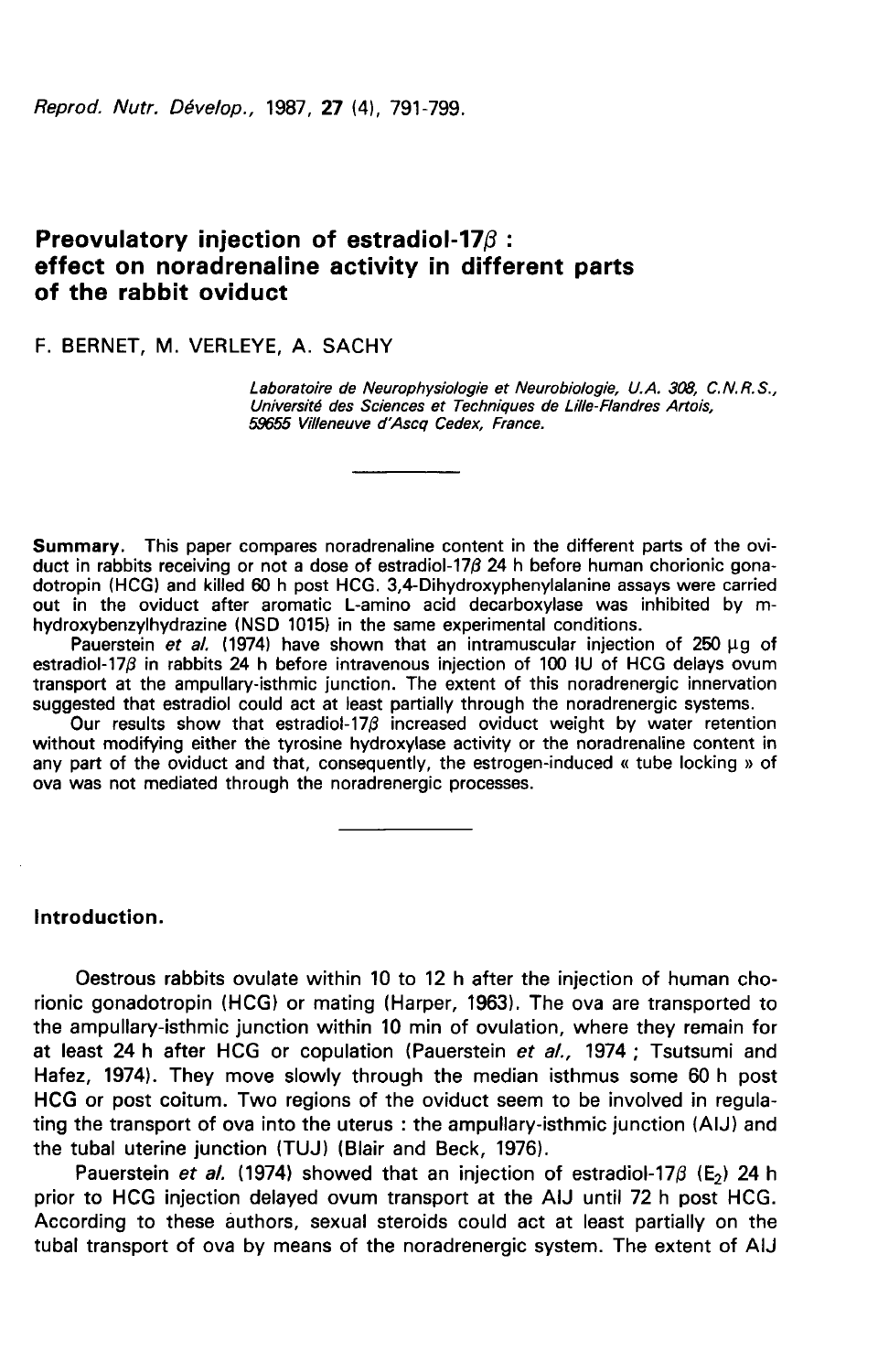noradrenergic innervation (Brundin and Wirsen, 1964), and the fact that tubal motility is stimulated by  $\alpha$ -adrenergic agonists and blocked by  $\alpha$ -antagonists (see review of Paton et al., 1978), argue in favour of this hypothesis.

Considering the extent of AIJ noradrenergic innervation and its apparent part in ovum transport, we compared the noradrenaline (NA) content in different parts of the oviduct in rabbits receiving or not a dose of  $E<sub>2</sub>$  24 h before HCG and sacrificed 60 h after HCG stimulation. At that time, all the ova were present in the median isthmus of rabbits treated with HCG only, whereas they were delayed at the AIJ in those treated with  $E_2$  plus HCG. It was thought that the AIJ of the controls was relaxed, while in treated animals it was still contracted. It seemed that a comparison of the oviductal parts at that time would facilitate the observation of any differences. To obtain an index of dynamic noradrenergic activity in the oviduct, we measured tyrosine hydroxylase (TH) activity in vivo by quantifying the accumulation of dihydroxyphenylalanine (DOPA), a precursor of NA,<br>after the inhibition of aromatic L-amino acid decarboxylase by mafter the inhibition of aromatic L-amino acid decarboxylase by mhydroxybenzylhydrazine (NSD 1015) in the same experimental conditions.

## Material and methods.

1) Animals. Twenty sexually mature female rabbits weighing 2 to 3 kg were used. They were put two in a cage under controlled light (12L : 12D) and received water and food ad libitum.

2) Experimental conditions. Ovulation was induced by an intravenous injection of 100 IU of HCG (Distrivet, Roussel Uclaf).

Four groups of five animals each were constituted. Groups 1 and 2 were used for NA measurement and groups 3 and 4 for the measurement of DOPA accumulation after inhibition of aromatic L-amino acid decarboxylase by NSD 1015 (Sigma). The animals of groups 1 and 3 received HCG only and those of groups 2 and 4 were injected intramuscularly with a single dose of 250 µg of depoestradiol (estradiol-17 $\beta$  cypionate, Sigma) 24 h prior to HCG. The estradiol-176 was dissolved in 0.2 ml of olive oil.

The rabbits of groups 3 and 4 were injected intravenously with NSD 1015 (200 mg/kg) 30 min before sacrifice. All were sacrificed at 60 h post HCG.

Preparation of oviductal parts.  $-$  Each oviduct was excised, placed in an icecooled dish, and rapidly dissected of adipose and connective tissue.

The oviduct was eventually divided into four parts. It was first separated into two equal portions, the first near the ovary being the infundibular-ampullar region (IA). The second portion was then divided into three parts of equal length : the ampullary-isthmic junction, the median isthmus (MI) and the utero-tubal junction near the uterus.

These four parts were frozen in isopentane at  $-160$  °C. Following this rapid freezing (15 s), the parts were stored in a refrigerator at  $-20$  °C until biochemical assay.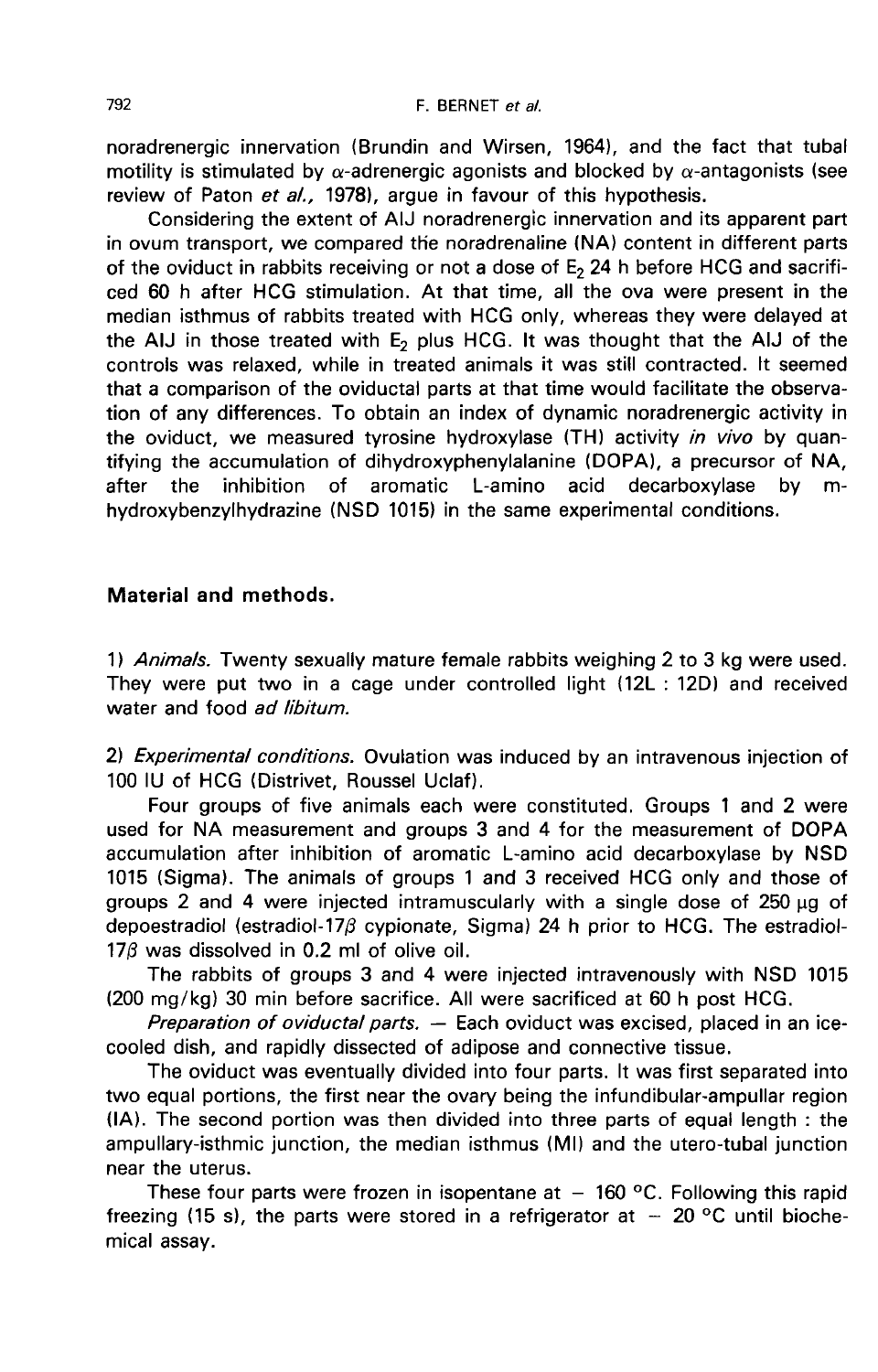### 3) Biochemical analysis.

Separation and measurement of NA. — The tissues were homogenized in an iced ground-glass tissue grinder with 400  $\mu$ I of 0.2 M perchloric acid (or ten volumes for the larger samples) containing 0.05 M ascorbic acid and  $50 \mu$ I of  $10^{-6}$ dihydroxybenzylamine (DHBA) as the internal standard. The homogenate was centrifuged at 22 000  $\times$  g at 4 °C for 15 min.

Twenty microliters of the supernatant were injected into the highperformance liquid chromatograph (HPLC) coupled with electrochemical detection. The HPLC apparatus was a Beckman model 340 isocratic liquid chromatograph equipped with a model 112 pump and a 5-µ ultrasphere ODS analytical column (Beckman) 15 cm long  $\times$  4.6 mm i.d. The mobile phase was the solvent system used by Mefford (1981) for separating catecholamines. It contained 0.1 M sodium acetate, 0.02 M sodium citric acid, 100 mg/I of sodium octysulfate, 50 mg/I of EDTA and 12 % of methanol (v/v). The mobile phase was filtered through a 0.45-um filter (Millipore) and degassed under vacuum before use. A flow rate of 1.0 ml/min at ambient temperature was employed.

The electrochemical detector included a Tacussel-type PRG/DEL amperometric unit and a chromatofield type EC3 electrochemical cell equipped with a glassy carbon electrode set at a potential of  $+$  0.60 V relative to an Ag/AgCI reference electrode. The oxidation current, which was directly proportional to the concentration of NA passing by the electrode, was monitored on a strip-chart recorder (type BD 40, Kipp and Zonen).

The amounts of NA in a sample were determined by measuring peak heights and comparing these directly with external standards that were run each day. The recovery of the extraction procedure was taken into account and calculated from the difference between the values of the added internal standard in tissues and the values for the same standard assayed directly. All results were corrected for recovery loss.

Separation and measurement of DOPA. — The sample preparation was the same but  $10^{-3}$  mg . ml<sup>-1</sup> adrenaline was taken for DHBA as the internal standard because DHBA was eluted with DOPA.

We used the mobile phase for the separation of DOPA reported by Brokaw, Hansen and Christie (1985). It consisted of two parts 0.02 M citric acid, one part 0.02 M sodium phosphate,  $5 \times 10^{-5}$  EDTA, 0.1 mM octane sulfonate and 1.5 % methanol and was pumped through the system at a rate of 2.3 ml/min. The working electrode was set at  $+$  0.72 V vs the reference electrode.

*Protein assay.* — After centrifugation of the tissue samples, the supernatant was analysed by HPLC-EC and the protein content of the pellet was determined by the method of Miller (1959).

4) Statistical analysis.  $-$  Group means were compared using Student's t-test.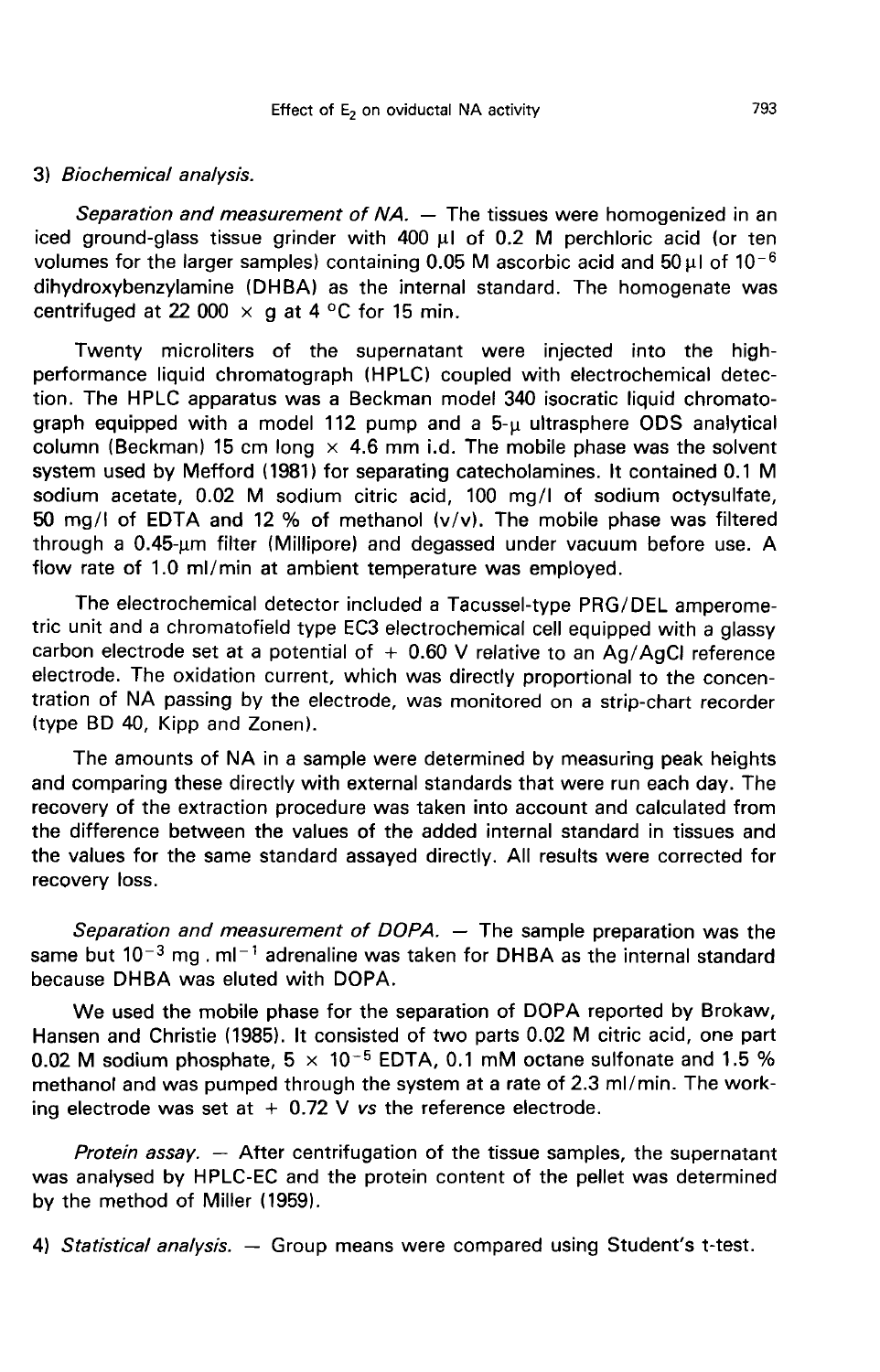## Results.

#### Groups 1 -and 2 (NA measurement)

Oviduct weight variation. - Pretreatment by estrogen increased oviduct weight : 191.7  $\pm$  58.4 mg (mean  $\pm$  SE) in the E<sub>2</sub> + HCG-treated rabbits vs 142.7  $\pm$  42.0 mg (mean  $\pm$  SE) in the HCG-treated rabbits (t = 2.1; P < 0.05); the difference between these two groups for each part of the oviduct was signifi cant for the IA and MI parts (fig. 1).



NA content and concentration in different oviductal parts. ― There was no difference between the two groups as to the NA content in the different parts of the oviduct (fig. 11. Estrogen pretreatment did not modify the oviduct NA content measured in HCG-treated rabbits.

On the other hand, the concentration, that is the NA content per unit of organ weight (fig. 1), was significantly lower in the IA, AIJ and MI parts in  $E_2$  + HCG-treated rabbits  $(P < 0.01)$ .

Protein content and NA concentration expressed as NA content per mg of protein in different oviductal parts (table 1). - There was no significant difference between the two groups, and the injection of a single dose of estrogen did not modify either the protein content or the NA concentration, expressed as the NA

794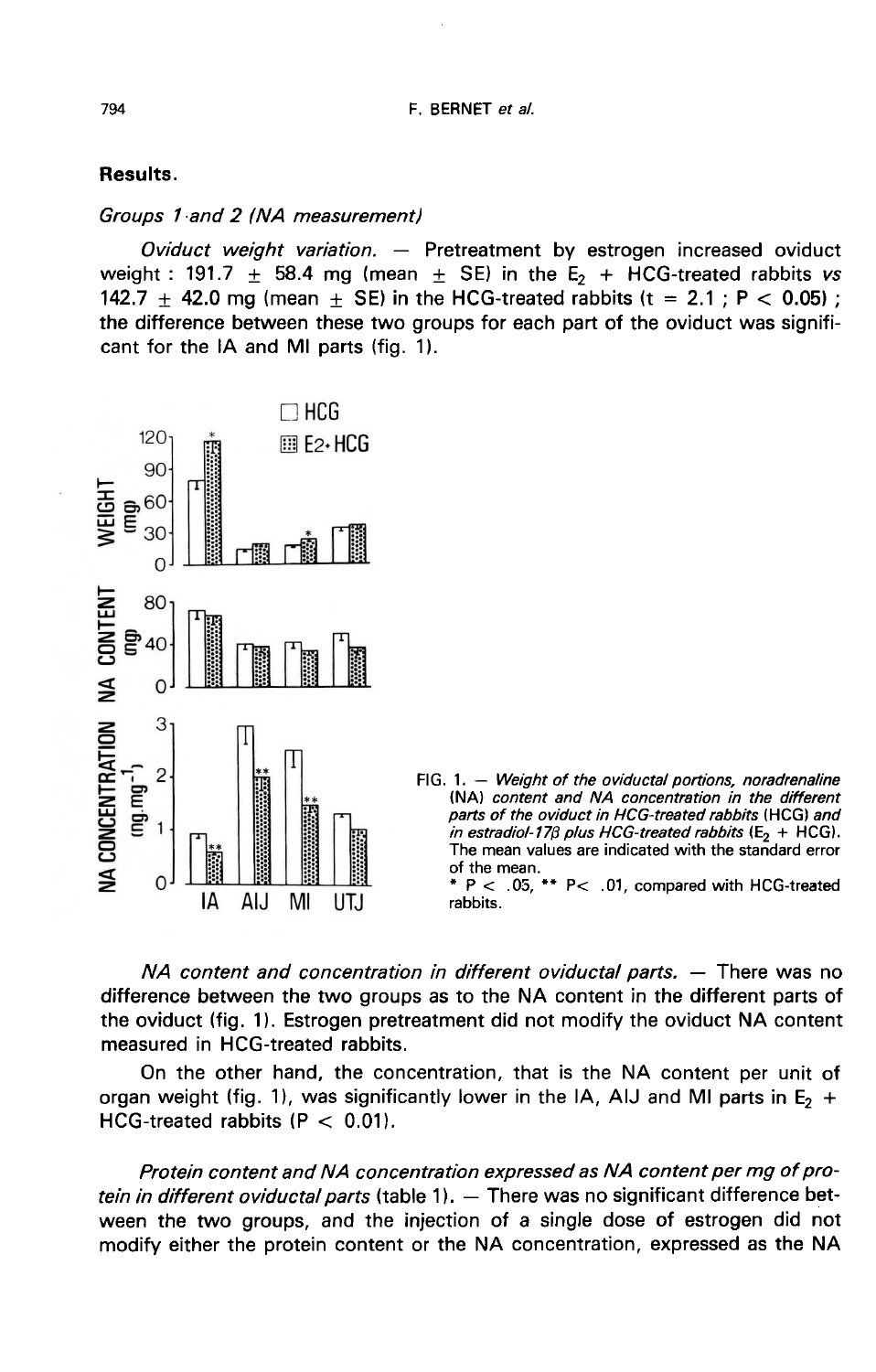| ٠ |  |
|---|--|
|   |  |
|   |  |

|                 |                                                |                       |                   | Portions of oviduct   |                                                                                                  |                      |                    |                   |                                                                |                             |
|-----------------|------------------------------------------------|-----------------------|-------------------|-----------------------|--------------------------------------------------------------------------------------------------|----------------------|--------------------|-------------------|----------------------------------------------------------------|-----------------------------|
| <b>Groups</b>   |                                                | ≤                     | ₹                 |                       | Σ                                                                                                |                      | 5                  |                   | Total<br>protein<br>content                                    | wapak<br>S                  |
|                 |                                                | ≸                     | ≏                 | ≸                     | Δ                                                                                                | ≸                    | ۵                  | ≸                 |                                                                |                             |
| 92<br>H         | $13.76$<br>$\pm 3.43$                          | #<br>አ<br>የ<br>የ<br>የ | 4 0.84<br>여<br>58 | $15.08$<br>$\pm 6.73$ | 3.56<br>+ 1.13                                                                                   | 13.86<br>#<br>#      | ន<br>មិន<br>+<br>+ | 1<br>0.94<br>0.94 | 25.67<br>+ 4.67                                                | $18.79%$<br>$\pm 7.39$      |
| $5 + HC$        | $\begin{array}{c} 13.60 \\ + 5.27 \end{array}$ | 5.13<br>+<br>+        | 2.65<br>± 1.2     | 15.4<br>15.49         | 2.68<br>± 4<br>± 4                                                                               | ្អ<br>24<br>28<br>28 | $4.73$<br>$4.73$   | 885<br>88<br>88   | 334<br>234<br>1                                                | $12.60^{(a)}$<br>$\pm 2.92$ |
| Protein content |                                                |                       |                   |                       | expressed in ma per portion of ovidiet $\cdot$ NA $\cdot$ Norsdropelino concentration currences. |                      |                    |                   | $\ddot{a}$ , $\ddot{a}$ , $\ddot{a}$ , $\ddot{a}$ , $\ddot{a}$ |                             |

i rocent content expressed in mg per portion of oviduct ; NA : Noradrenaline concentration expressed in ng per mg of protein for both groups.<br>(mean values ± standard error)<br>(a) : p < .05. k,

795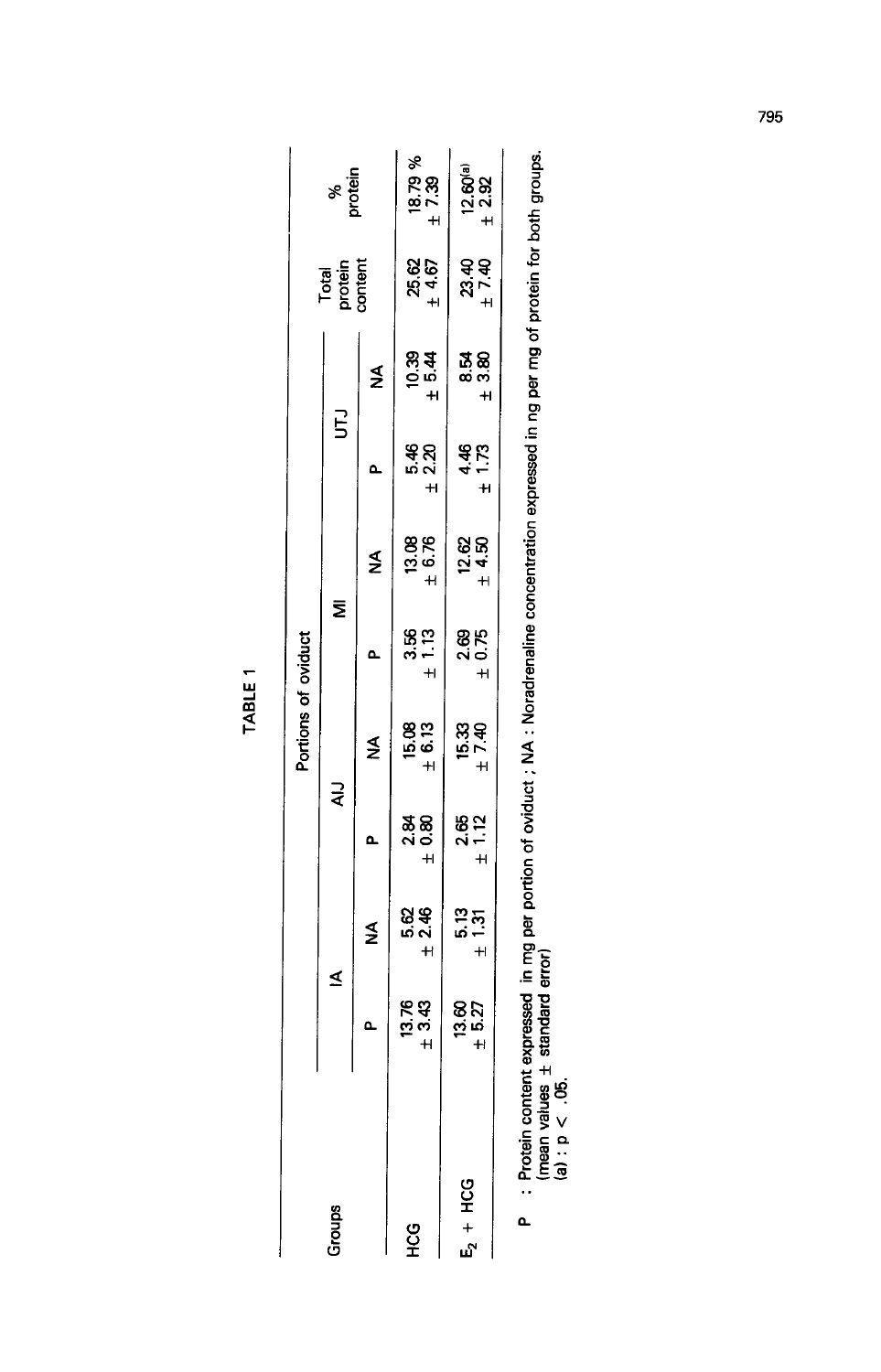content per mg of protein, in any part of the oviduct of HCG-treated rabbits. Only the percentage of protein in these rabbits was higher than that of the  $E<sub>2</sub>$  + HCGtreated rabbits : 18.79  $\pm$  7.39 % vs 12.60  $\pm$  2.92 % (t = 2.42 ; P < 0.05).

Comparison of NA concentration in different oviductal parts. ― In both groups, the AIJ part showed a significantly higher concentration of NA than the IA and UTJ parts ( $P < 0.001$ ). The difference between the AIJ and MI parts was significant only for group 2 ( $t = 2.5$ ;  $P < 0.05$ ).

### Groups 3 and 4 (DOPA measurement).

Oviduct weight variation.  $-$  As in groups 1 and 2, estrogen pretreatment induced a significant increase in the weight of all parts (fig. 2).

DOPA content and concentration in different oviductal parts. ― The DOPA content in each oviductal part in the HCG-treated animals was identical to that of the corresponding part in the  $E<sub>2</sub>$  + HCG-treated animals (fig. 2). Estrogen pretreatment did not modify the oviductal content of DOPA measured in HCGtreated rabbits.

On the other hand, the concentration of DOPA, expressed in ng of DOPA per mg of oviduct tissue, was significantly higher in the four oviduct parts of HCG-treated rabbits than in the corresponding parts of  $E<sub>2</sub> + HCG-treated ani$ mals.

Comparison of DOPA concentrations in different oviductal parts. ― As in the case of NA concentration, the DOPA concentration of the AIJ significantly exceeded that of the other three parts in HCG-treated rabbits ( $t = 3.57$ );  $P < 0.01$ ).



FIG. 2. - Weight of the oviductal portions, DOPA content and DOPA concentration in the different parts of the oviduct in HCG-treated rabbits (HCG) and in estradiol-176 plus HCG-treated rabbits  $(E_2 + HCG)$ .

The mean values are indicated with the standard error of the mean.

\* P < .05, \*\* P < .01, \*\*\* P < .001, compared with HCG-treated rabbits.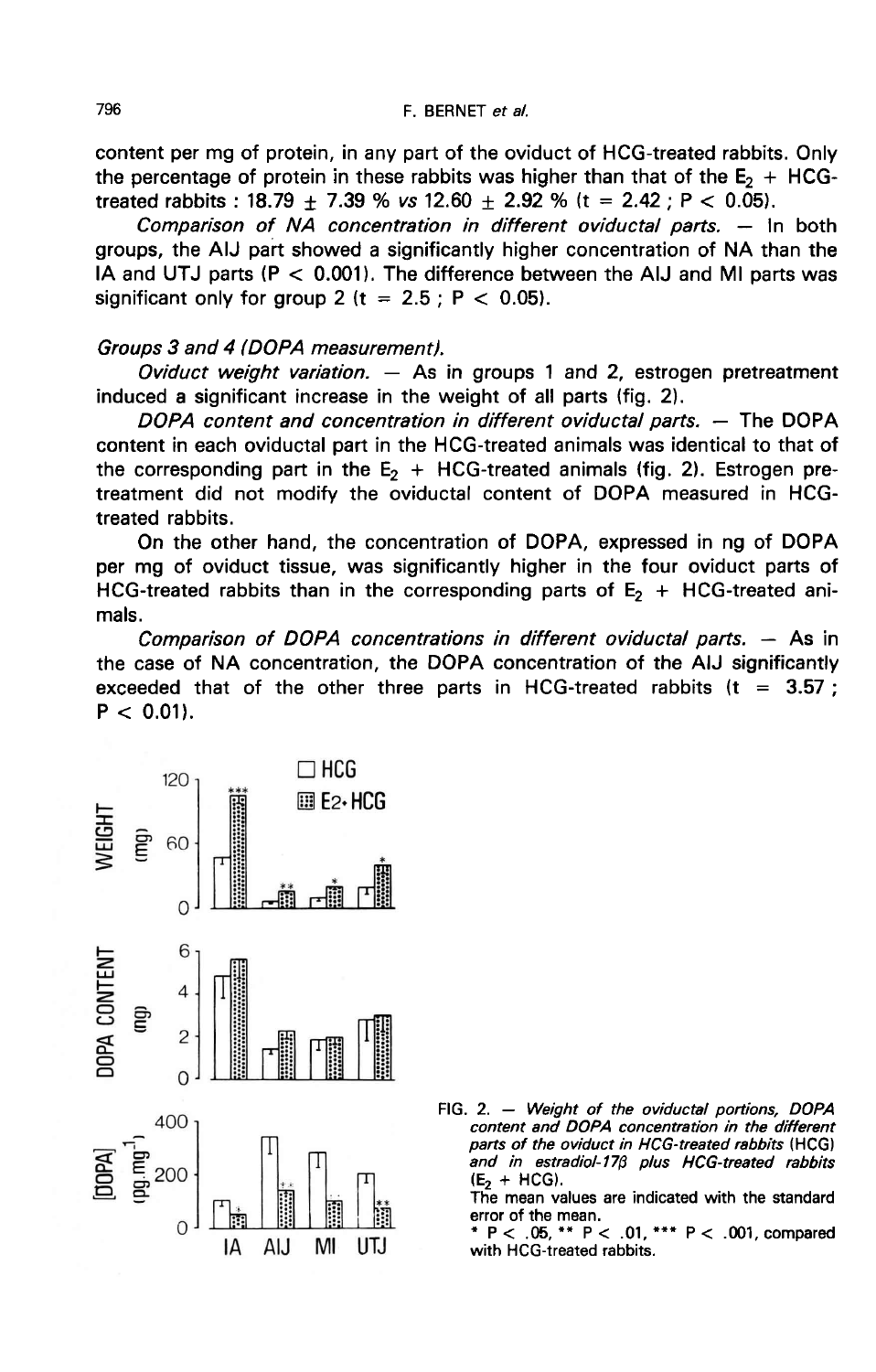## Discussion.

These results agree with the first observations of Brundin (1965) who noted a difference of NA concentration between the IA and the other half of the oviduct. Our measurements carried out in smaller isthmus portions allowed us to specify these differences. The NA concentration was highest in the AIJ. This concentration then gradually decreased up to the uterus. In a previous study, Bodkhe and Harper (1972) revealed that the NA concentration in the distal isthmus near the ampulla was much higher than in the proximal isthmus near the uterus.

In the same way, tyrosine hydroxylase activity, evaluated by the accumulation of DOPA following inhibition of aromatic L-amino acid decarboxylase, was at a maximum in the AIJ and decreased up to the uterus. These quantitative data confirm the qualitative histochemical observations of Brundin (1965), Sjöberg (1967) and Black (1974). According to these authors, adrenergic nerve supply to the infundibulum and the ampulla is reduced and mainly located in the perivascular areas, while the circular muscle layer of the isthmus is abundantly penetrated by varicose adrenergic nerve terminals. Our results emphasize the importance of the AIJ which showed higher noradrenergic innervation than the utero-tubal junction often compared with it.

The injection of a single dose of  $250 \mu g$  of depo-estradiol  $24 \ h$  before HCG primarily led to an enhanced oviduct weight without modifying either the TH activity or NA content in any oviductal part. The amount of total protein also remained stable while its percentage decreased significantly. Only increased water retention could account for oviduct weight gain following treatment with exogenous E<sub>2</sub>. These observations are supported by the works of Hudgson (1978) and Overs $t_{\rm r}$ <sub>c</sub> Bigsby and Black (1980) who reported that exogenous  $E_2$  enhanced tissue fluid uptake and tissue water content in the rabbit oviduct. According to these authors, the oviductal oedema induced by a preovulatory  $E_2$  surge would temporarily block ovum transport at the AIJ, isthmus and UTJ.

Our data suggest that the estrogen-induced « tube locking » of ova is not mediated through noradrenergic processes. In the same way, Eddy and Black<br>(1974) showed that chemical denervation by local application of 6showed that chemical denervation by local application of 6hydroxydopamine does not disrupt normal egg transport nor egg implantation in the uterus. Recently, Roche, Parkington and Gibson (1985) proved that surgical denervation does not affect tubal transport of ova. Nevertheless, some results like those of Hodgson, Fremming and Daly (1975) are inconsistent with these data. These authors succeeded in decreasing the average number of egg implantations in the uterus by introducing 6-hydroxydopamine into the oviduct. However the unchanged NA content and TH activity in the oviducts of rabbits receiving a pharmacological dose of estrogen 24 h before HCG does not entirely exclude the mediation of noradrenergic systems in delayed ovum passage. The number or the affinity of adrenergic receptors within the oviductal smooth muscle and in the uterine myometrium (Hoffman et al., 1981) might be increased by  $E_2$ , and this could lead to modified muscular activity in the most innervated part, i.e. in the AIJ. Further research is required to determine other neuronal systems, such as cholinergic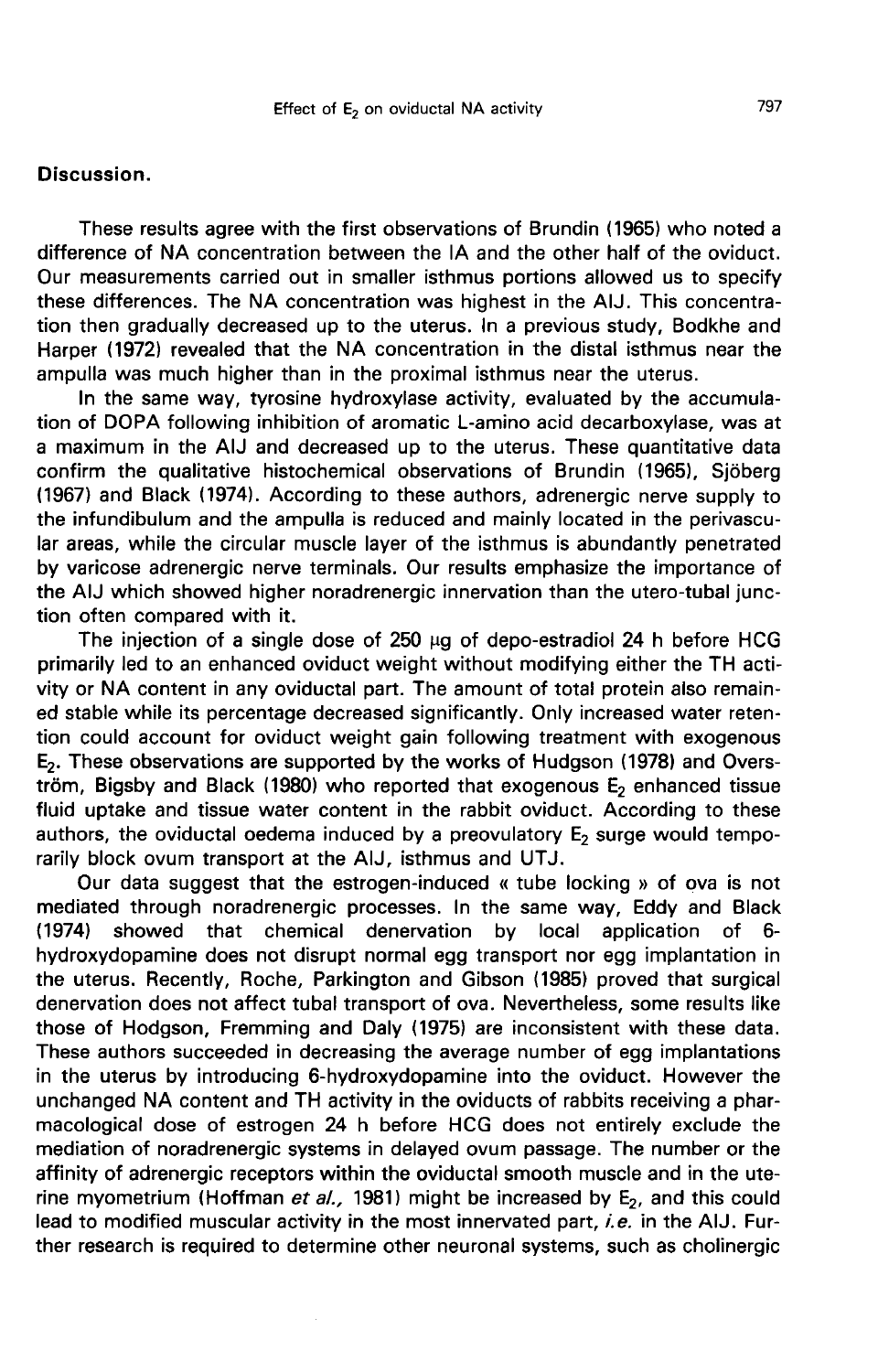#### F. BERNET et al.

or peptidergic neurons, implicated in ovum transport. Helm et al. (1985) have assumed that vasoactive intestinal polypeptide (VIP) present in the oviduct might be involved in the complex mechanism of ovum transport. These authors have always shown that the spontaneous contractile activity of oviductal musculature is inhibited by exposure to exogenous VIP. This observation may be approximated to the previous study of Hodgson and Talo (1978) who showed in vitro that the frequency of oviductal EMG activity decreased 68 h after HCG  $+ E<sub>2</sub>$  injection during ovum « tube locking ». The estrogen-induced « tube locking » of ova could be explained by the inhibition of EMG activity in the isthmus and AIJ.

Our results emphasize the extent of oviduct noradrenergic innervation at the ampullary-isthmic junction, but they do not confirm the hypothesis that noradrenergic mechanisms might lead to retarded ovum transport in rabbits when a large dose of estrogen is given. Only a study of adrenergic receptors will allow a definite answer to this question.

> Recu en novembre 1986. Accepté en mars 1997.

Acknowledgments. — The authors wish to thank Professor J.-P. Rousseau for his helpful<br>suggestions and discussion.

Résumé Maria Constantino de la latin de la latin de la latin de la latin de la latin de la latin de la lagisla<br>Suggestions and discussion.<br>The latin de la latin d'une différentes portions de l'oviducte chez la lapine.

Pour vérifier l'hypothèse selon laquelle les systèmes noradrénergiques sont impliqués dans le retard de migration des œufs induit par injection de 17 $\beta$ -cestradiol, nous avons comparé la teneur en noradrénaline dans les différentes portions de l'oviducte chez des lapines ayant reçu ou non une injection de 17ß-œstradiol 24 h avant l'HCG et sacrifiées 60 h après<br>le stimulus ovulatoire. Parallèlement, des dosages de la 3,4-dihydroxyphénylalanine, précurseur de la noradrénaline, ont été effectués dans l'oviducte après blocage par le NSD 1015, inhibiteur de la décarboxylase des amino-acides aromatiques, pour mesurer l'activité de la tyrosine hydroxylase dans les mêmes conditions expérimentales.

Le 17 $\beta$ -cestradiol n'a modifié ni la quantité globale de noradrénaline ni l'activité de la tyrosine hydroxylase des oviductes mais a entraîné une augmentation de leur poids par rétention d'eau. Il paraît donc difficile d'établir une corrélation entre le retard de migration des ovocytes provoqué par le  $17\beta$ -cestradiol et une modification de l'activité des systèmes noradrénergiques.

#### References

BLACK D. L., 1974. Neural control of oviduct musculature, 66-118. In JOHNSON A. D., FOLEY C. W., The oviduct and its functions, Acad. Press Inc., New York.

- BLAIR W. D., BECK L. R., 1976. Demonstration of postovulatory sphincter action by the isthmus of the rabbit oviduct. Fertil. Steril., 27, 431-441.
- BODKHE R. R., HARPER M. J. K., 1972. Changes in the amount of adrenergic neurotransmitter in the genital tract of untreated rabbits, and rabbits given reserpine or iproniazid during the time of egg transport. Biol. Reprod., 6, 288-299.

798